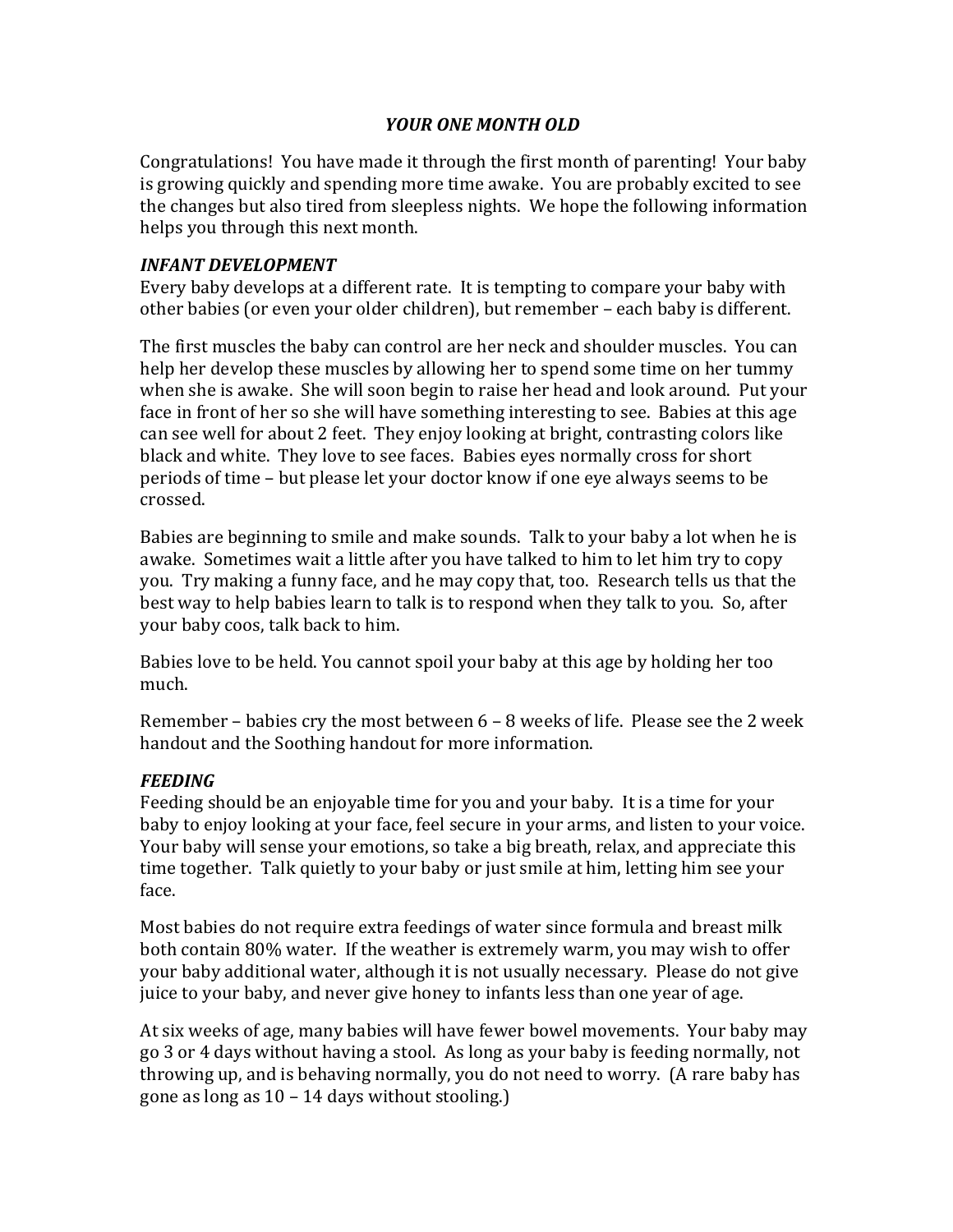*If* your baby is formula feeding:

Do not prop the bottles

Don't force your baby to eat more than she wants. Don't jiggle the bottle to encourage your baby to finish the bottle or eat more.

*If* your baby is breastfeeding:

Remember to give your baby 400 units of vitamin D each day.

## If you are returning to work and are breastfeeding:

+You may want to begin expressing milk. You can express milk before a feeding, during a feeding, after a feeding, or in between a feeding  $-$  it will not take milk away from your baby.

+You can store milk in plastic or glass – it is your choice. Milk can stay in the freezer for  $4 - 6$  months.

+Introduce your baby to a bottle. Your baby will probably take a bottle more easily from someone else. You might need to be out of the room so your baby cannot see or hear you. The person feeding your baby may want to try holding your baby in a different position than you use for nursing.

+Babies like different shaped nipples, but you might want to try the "orthodontic" styles first.

+If your baby won't take the bottle, you may want to try while he is sleeping or just as he is starting to wake up.

+ Continue to give your baby a bottle about two times a week to help him remember how to feed this way.

If you are planning on expressing milk at work, you may want to purchase or rent an electric breast pump to make expression quicker and easier. You will not need to decrease the frequency of breastfeeding before you return to work.

If you are not planning on expressing milk at work, you should begin eliminating day time feedings several weeks before you will return to work. Start by eliminating the middle of the day feeding for one week - and your breasts will soon make less milk in the middle of the day. Then you can eliminate another feeding without the risk of your breasts becoming engorged.

# *SAFETY and HEALTHY HABITS*

Always place your baby on her back for sleep Always place your baby in his car seat when traveling by car or taxi Never leave your baby alone on a high place Don't drink a hot beverage while holding your baby. She may reach out and knock the drink out of your hand, burning both of you Never shake your baby Wash your hands before and after changing diapers. Discourage people from smoking in your home Protect your baby from sun exposure by using a hat or blanket Walking is excellent exercise for new parents  $-$  so take your baby for a walk.